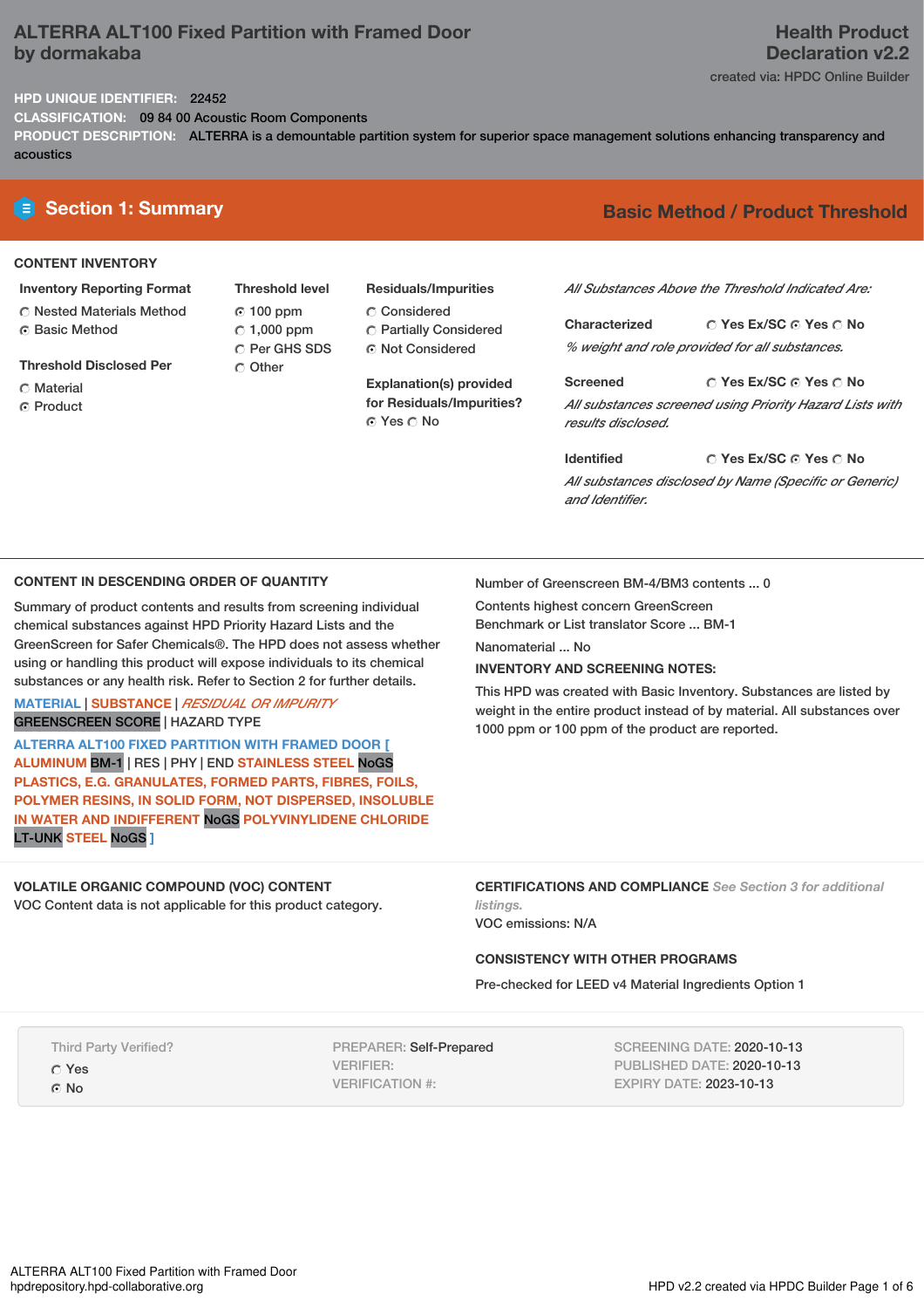This section lists contents in a product based on specific threshold(s) and reports detailed health information including hazards. This HPD uses the *inventory method indicated above, which is one of three possible methods:*

- *Basic Inventory method with Product-level threshold.*
- *Nested Material Inventory method with Product-level threshold*
- *Nested Material Inventory method with individual Material-level thresholds*

Definitions and requirements for the three inventory methods and requirements for each data field can be found in the HPD Open Standard version *2.2, available on the HPDC website at: [www.hpd-collaborative.org/hpd-2-2-standard](https://www.hpd-collaborative.org/hpd-2-2-standard)*

## **ALTERRA ALT100 FIXED PARTITION WITH FRAMED DOOR**

PRODUCT THRESHOLD: 100 ppm RESIDUALS AND IMPURITIES CONSIDERED: No

RESIDUALS AND IMPURITIES NOTES: No residuals or impurities are expected in these materials at or above the inventory threshold. dormakaba products consist of finished components, and no chemical reactions are needed to develop our products.

OTHER PRODUCT NOTES: -

# **ALUMINUM** ID: **7429-90-5**

|                            | HAZARD SCREENING METHOD: Pharos Chemical and Materials Library | HAZARD SCREENING DATE: 2020-10-13                   |                                                       |                                      |                                 |
|----------------------------|----------------------------------------------------------------|-----------------------------------------------------|-------------------------------------------------------|--------------------------------------|---------------------------------|
| %: $86.9200 - 86.9200$     | $GS:$ BM-1                                                     | $RC:$ Both                                          |                                                       | NANO: <b>No</b>                      | <b>SUBSTANCE ROLE: Hardware</b> |
| <b>HAZARD TYPE</b>         | <b>AGENCY AND LIST TITLES</b>                                  | <b>WARNINGS</b>                                     |                                                       |                                      |                                 |
| <b>RESPIRATORY</b>         | <b>AOEC - Asthmagens</b>                                       | Asthmagen (Rs) - sensitizer-induced                 |                                                       |                                      |                                 |
| PHYSICAL HAZARD (REACTIVE) | EU - GHS (H-Statements)                                        | H250 - Catches fire spontaneously if exposed to air |                                                       |                                      |                                 |
| PHYSICAL HAZARD (REACTIVE) | EU - GHS (H-Statements)                                        |                                                     | H261 - In contact with water releases flammable gases |                                      |                                 |
| <b>ENDOCRINE</b>           | <b>TEDX</b> - Potential Endocrine Disruptors                   |                                                     |                                                       | <b>Potential Endocrine Disruptor</b> |                                 |

SUBSTANCE NOTES: Base profile, base clamp profile, base clip profile, base support clamp profile, DG base cover profile, DG door frame profile, frame rebating profile, pivot door profile, pinch free profile, door stile horizontal profile, door stile vertical profile, door clip profile, door cover profile Ev1 and H-profile

| <b>STAINLESS STEEL</b>                                                              |                                                                |                 |                                   | ID: 12597-68-1                  |  |  |
|-------------------------------------------------------------------------------------|----------------------------------------------------------------|-----------------|-----------------------------------|---------------------------------|--|--|
|                                                                                     | HAZARD SCREENING METHOD: Pharos Chemical and Materials Library |                 | HAZARD SCREENING DATE: 2020-10-13 |                                 |  |  |
| %: $5.4000 - 5.4000$                                                                | <b>GS: NoGS</b>                                                | RC: Both        | NANO: No                          | <b>SUBSTANCE ROLE: Hardware</b> |  |  |
| <b>HAZARD TYPE</b>                                                                  | <b>AGENCY AND LIST TITLES</b>                                  | <b>WARNINGS</b> |                                   |                                 |  |  |
| None found                                                                          | No warnings found on HPD Priority Hazard Lists                 |                 |                                   |                                 |  |  |
| SUBSTANCE NOTES: Screws, lock backset, Pure lever handle and Euro profile cylinders |                                                                |                 |                                   |                                 |  |  |
|                                                                                     |                                                                |                 |                                   |                                 |  |  |
| PLASTICS, E.G. GRANULATES, FORMED PARTS, FIBRES, FOILS,<br>ID: 937182-60-0          |                                                                |                 |                                   |                                 |  |  |
| <b>WATER AND INDIFFERENT</b>                                                        | POLYMER RESINS, IN SOLID FORM, NOT DISPERSED, INSOLUBLE IN     |                 |                                   |                                 |  |  |
|                                                                                     | HAZARD SCREENING METHOD: Pharos Chemical and Materials Library |                 | HAZARD SCREENING DATE: 2020-10-13 |                                 |  |  |
| %: $4.5300 - 4.5300$                                                                | <b>GS: NoGS</b>                                                | RC: None        | NANO: No                          | <b>SUBSTANCE ROLE: Hardware</b> |  |  |
|                                                                                     |                                                                |                 |                                   |                                 |  |  |
|                                                                                     |                                                                |                 |                                   |                                 |  |  |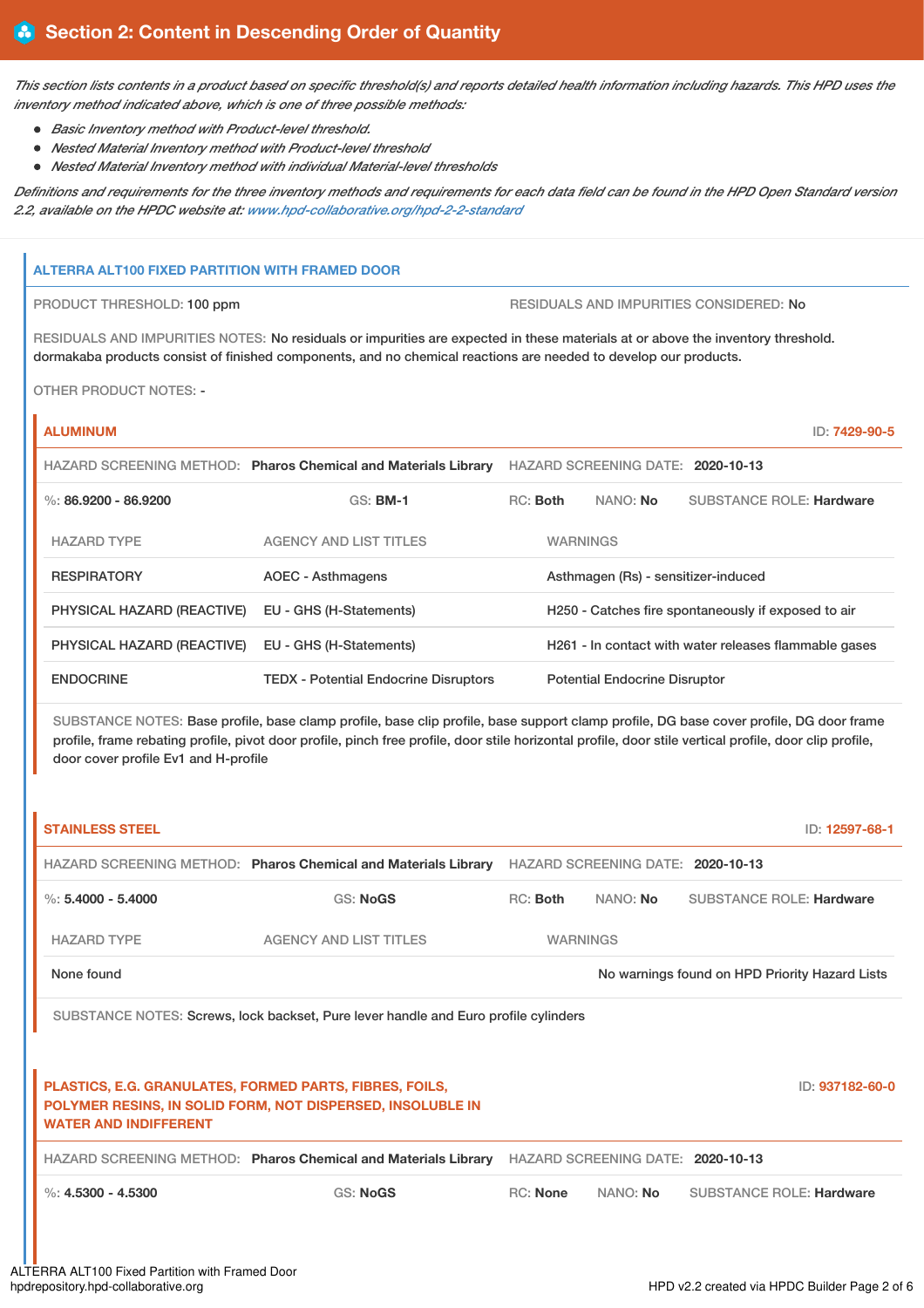| <b>HAZARD TYPE</b>                                     | <b>AGENCY AND LIST TITLES</b>                                                                                                  | <b>WARNINGS</b>                                |          |  |                                                |
|--------------------------------------------------------|--------------------------------------------------------------------------------------------------------------------------------|------------------------------------------------|----------|--|------------------------------------------------|
| None found                                             |                                                                                                                                |                                                |          |  | No warnings found on HPD Priority Hazard Lists |
|                                                        | SUBSTANCE NOTES: Fixed seal round, frame cover seal, adjustable seal, Muto B brush seal, hole filler button and plastic anchor |                                                |          |  |                                                |
| <b>POLYVINYLIDENE CHLORIDE</b>                         |                                                                                                                                |                                                |          |  | ID: 9002-85-1                                  |
|                                                        | HAZARD SCREENING METHOD: Pharos Chemical and Materials Library HAZARD SCREENING DATE: 2020-10-13                               |                                                |          |  |                                                |
| $\%$ : 2.5800 - 2.5800                                 | <b>GS: LT-UNK</b>                                                                                                              | <b>RC:</b> None                                | NANO: No |  | <b>SUBSTANCE ROLE: Hardware</b>                |
| <b>HAZARD TYPE</b>                                     | <b>AGENCY AND LIST TITLES</b>                                                                                                  | <b>WARNINGS</b>                                |          |  |                                                |
| None found                                             |                                                                                                                                |                                                |          |  | No warnings found on HPD Priority Hazard Lists |
|                                                        | SUBSTANCE NOTES: Door rebating seal, frame rebating cover seal and half round seal                                             |                                                |          |  |                                                |
|                                                        |                                                                                                                                |                                                |          |  |                                                |
| <b>STEEL</b>                                           |                                                                                                                                |                                                |          |  | ID: 12597-69-2                                 |
|                                                        | HAZARD SCREENING METHOD: Pharos Chemical and Materials Library HAZARD SCREENING DATE: 2020-10-13                               |                                                |          |  |                                                |
| $\%: 0.5700 - 0.5700$                                  | <b>GS: NoGS</b>                                                                                                                | RC: Both                                       | NANO: No |  | <b>SUBSTANCE ROLE: Hardware</b>                |
| <b>HAZARD TYPE</b>                                     | <b>AGENCY AND LIST TITLES</b>                                                                                                  | <b>WARNINGS</b>                                |          |  |                                                |
| None found                                             |                                                                                                                                | No warnings found on HPD Priority Hazard Lists |          |  |                                                |
| SUBSTANCE NOTES: Connectors and top pivot fixing block |                                                                                                                                |                                                |          |  |                                                |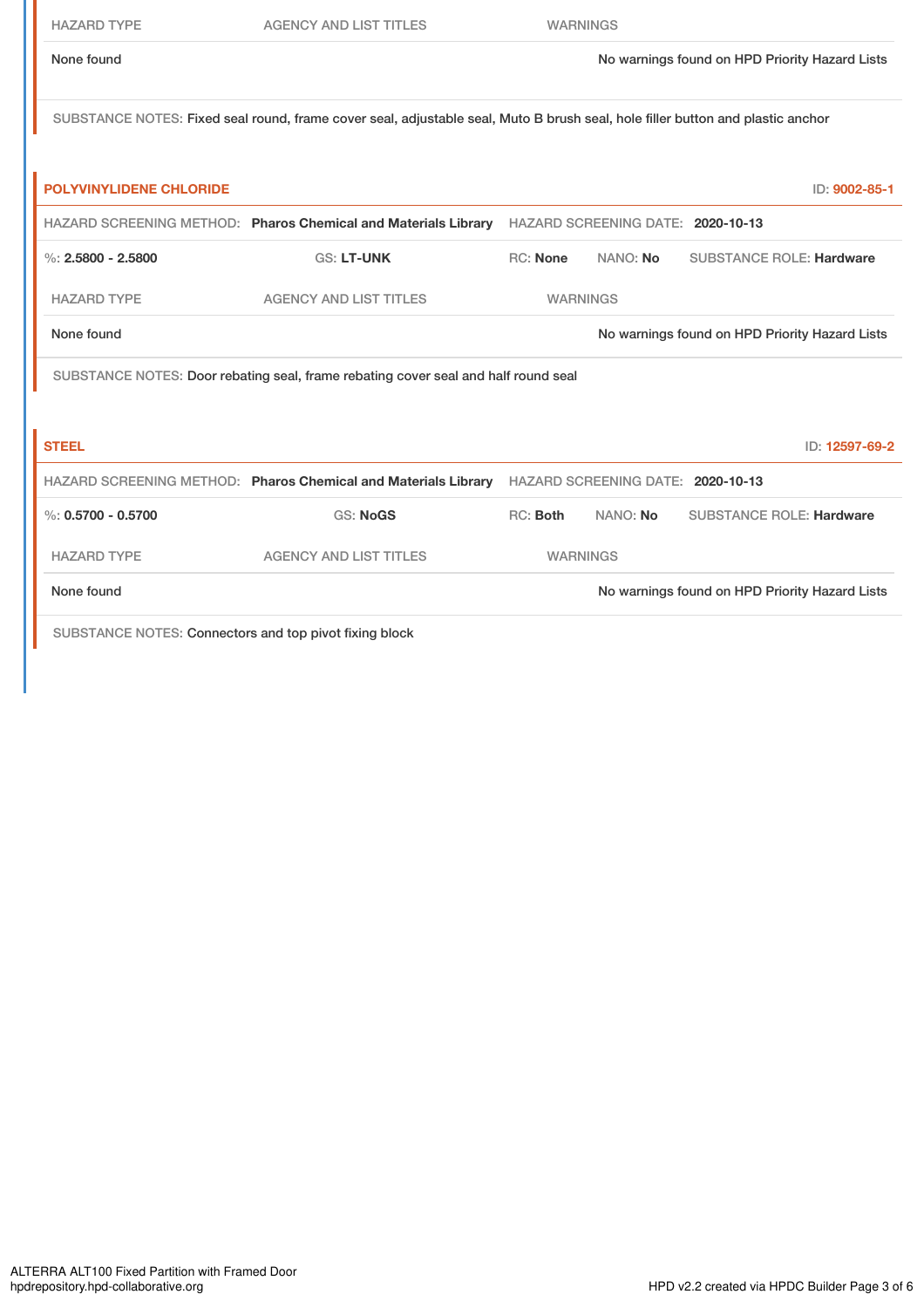This section lists applicable certification and standards compliance information for VOC emissions and VOC content. Other types of health or *environmental performance testing or certifications completed for the product may be provided.*

| <b>VOC EMISSIONS</b>                                               | N/A                                     |                       |
|--------------------------------------------------------------------|-----------------------------------------|-----------------------|
| CERTIFYING PARTY: Self-declared<br><b>APPLICABLE FACILITIES: -</b> | ISSUE DATE: 2020-10- EXPIRY DATE:<br>05 | CERTIFIER OR LAB: N/A |
| <b>CERTIFICATE URL:</b>                                            |                                         |                       |

CERTIFICATION AND COMPLIANCE NOTES: This HPD is for a product that is NOT liquid/wet applied.

# **H** Section 4: Accessories

This section lists related products or materials that the manufacturer requires or recommends for installation (such as adhesives or fasteners), maintenance, cleaning, or operations. For information relating to the contents of these related products, refer to their applicable Health Product *Declarations, if available.*

No accessories are required for this product.

# **Section 5: General Notes**

dormakaba has resulted from the merger of the two well-established brands Dorma and Kaba, both known for their expertise in the area of smart and secure access solutions. Together we stand for more than 150 years of security and reliability. Our master brand dormakaba stands for our offering of products, solutions and services for secure access to buildings and rooms from a single source. Our global brand power supports us to become the trusted industry leader. For more information, please go to: www.dormakaba.com. The information contained in this HPD is to be used only as a voluntary information on our products. dormakaba makes no representation or warranty as to the completeness or accuracy of the information contained herein. The products and specifications set forth in this HPD are subject to change without notice and dormakaba disclaims any and all liability for such changes. The information contained herein is provided without warranties of any kind, either express or implied, and dormakaba disclaims any and all liability for typographical, printing, or production errors or changes affecting the specifications contained herein. dormakaba DISCLAIMS ALL WARRANTIES, EXPRESS OR IMPLIED, INCLUDING, BUT NOT LIMITED TO, THE IMPLIED WARRANTIES OF MERCHANTABILITY AND FITNESS FOR A PARTICULAR PURPOSE. IN NO EVENT WILL dormakaba BE LIABLE FOR ANY INCIDENTAL, INDIRECT OR CONSEQUENTIAL DAMAGES ARISING FROM THE SALE OR USE OF ANY PRODUCT. All sales of products shall be subject to dormakaba's applicable General Terms and Conditions, a copy of which will be provided by your local dormakaba organisation upon request.